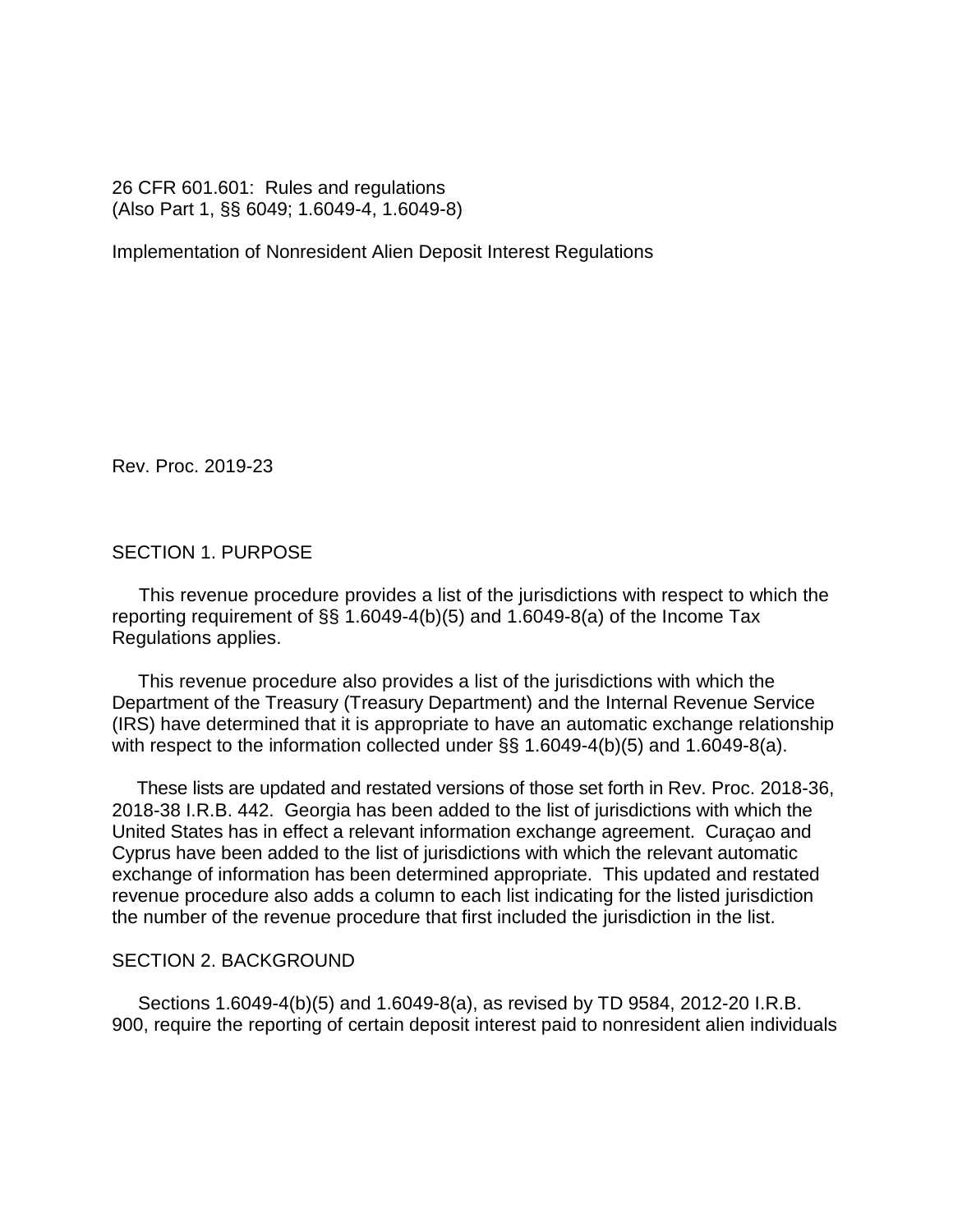on or after January 1, 2013. Section 1.6049-4(b)(5) provides that in the case of interest aggregating \$10 or more paid to a nonresident alien individual (as defined in section  $7701(b)(1)(B)$  that is reportable under § 1.6049-8(a), the payor is required to make an information return on Form 1042-S, Foreign Person's U.S. Source Income Subject to Withholding, for the calendar year in which the interest is paid.

 Interest that is reportable under § 1.6049-8(a) is interest described in section 871(i)(2)(A) that relates to a deposit maintained at an office within the United States. The regulations also provide that such deposit interest is reportable only if paid to a resident of a jurisdiction that is identified as a jurisdiction with which the United States has in effect an income tax or other convention or bilateral agreement relating to the exchange of tax information within the meaning of section 6103(k)(4), under which the competent authority is the Secretary of the Treasury or his delegate and the United States agrees to provide, as well as receive, information. Finally, the regulations provide that jurisdictions are so identified in an applicable revenue procedure (see § 601.601(d)(2)) as of December 31 before the calendar year in which the interest is paid. The preamble to the regulations (at 2012-20 I.R.B. 901-02) notes that the IRS will not exchange information with another jurisdiction, even if an information exchange agreement is in effect, if there are concerns about confidentiality, safeguarding of data exchanged, the use of the information, or other factors that would make the exchange of information inappropriate.

 Rev. Proc. 2012-24, 2012-20 I.R.B. 913, was published contemporaneously with the publication of TD 9584 to provide a list of those jurisdictions with which the United States has in effect an information exchange agreement, such that interest paid to residents of such jurisdictions must be reported by payors to the extent required under §§ 1.6049- 4(b)(5) and 1.6049-8(a), and to provide a separate list identifying those jurisdictions with which the automatic exchange of the information collected under the regulations has been determined by the Treasury Department and the IRS to be appropriate. The current versions of those lists are set forth in Rev. Proc. 2018-36, 2018-38 I.R.B. 442.

### SECTION 3. JURISDICTIONS OF RESIDENCE WITH RESPECT TO WHICH THE DEPOSIT INTEREST REPORTING REQUIREMENT APPLIES

 The following are the jurisdictions with which the United States has in effect an income tax or other convention or bilateral agreement relating to the exchange of tax information within the meaning of section 6103(k)(4) pursuant to which the United States agrees to provide, as well as receive, information and under which the competent authority is the Secretary of the Treasury or his delegate:

| <b>Jurisdiction</b> | Rev. Proc. First Identifying Jurisdiction |
|---------------------|-------------------------------------------|
| Antigua & Barbuda   | 2012-24                                   |
| Argentina           | 2018-36                                   |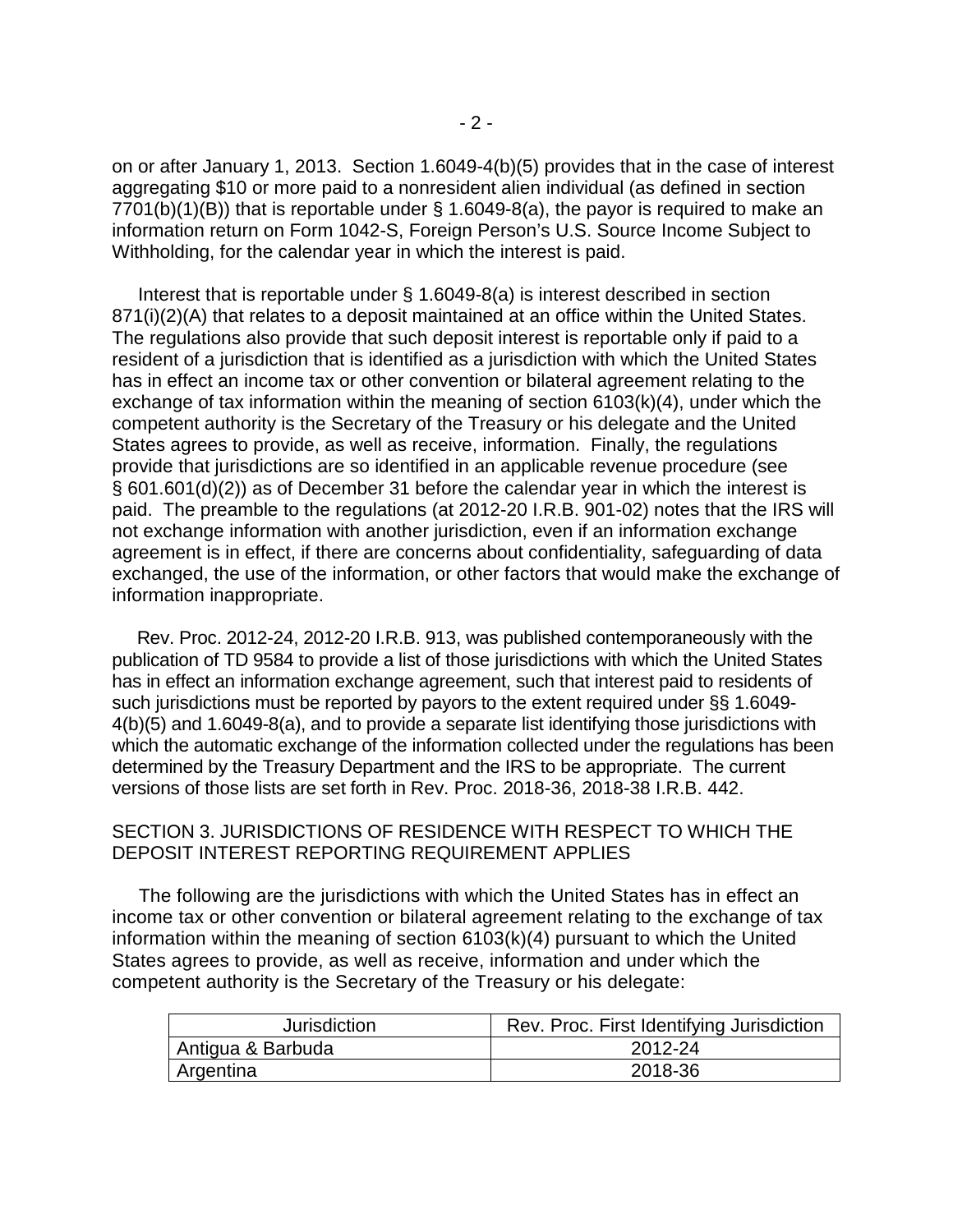| Aruba                         | 2012-24 |
|-------------------------------|---------|
| Australia                     | 2012-24 |
| Austria                       | 2012-24 |
| Azerbaijan                    | 2012-24 |
| Bangladesh                    | 2012-24 |
| <b>Barbados</b>               | 2012-24 |
| <b>Belgium</b>                | 2012-24 |
| Bermuda                       | 2012-24 |
| <b>Brazil</b>                 | 2014-64 |
| <b>British Virgin Islands</b> | 2012-24 |
| <b>Bulgaria</b>               | 2012-24 |
| Canada                        | 2012-24 |
| Cayman Islands                | 2014-64 |
| China                         | 2012-24 |
| Colombia                      | 2014-64 |
| Costa Rica                    | 2012-24 |
| Croatia                       | 2014-64 |
| Curaçao                       | 2014-64 |
| Cyprus                        | 2012-24 |
| <b>Czech Republic</b>         | 2012-24 |
| <b>Denmark</b>                | 2012-24 |
| Dominica                      | 2012-24 |
| Dominican Republic            | 2012-24 |
| Egypt                         | 2012-24 |
| Estonia                       | 2012-24 |
| Faroe Islands                 | 2017-46 |
| Finland                       | 2012-24 |
| France                        | 2012-24 |
| Georgia                       | 2019-23 |
| Germany                       | 2012-24 |
| Gibraltar                     | 2012-24 |
| Greece                        | 2012-24 |
| Greenland                     | 2017-46 |
| Grenada                       | 2012-24 |
| Guernsey                      | 2012-24 |
| Guyana                        | 2012-24 |
| Honduras                      | 2012-24 |
| Hong Kong                     | 2014-64 |
| Hungary                       | 2012-24 |
| Iceland                       | 2012-24 |
| India                         | 2012-24 |
| Indonesia                     | 2012-24 |
|                               |         |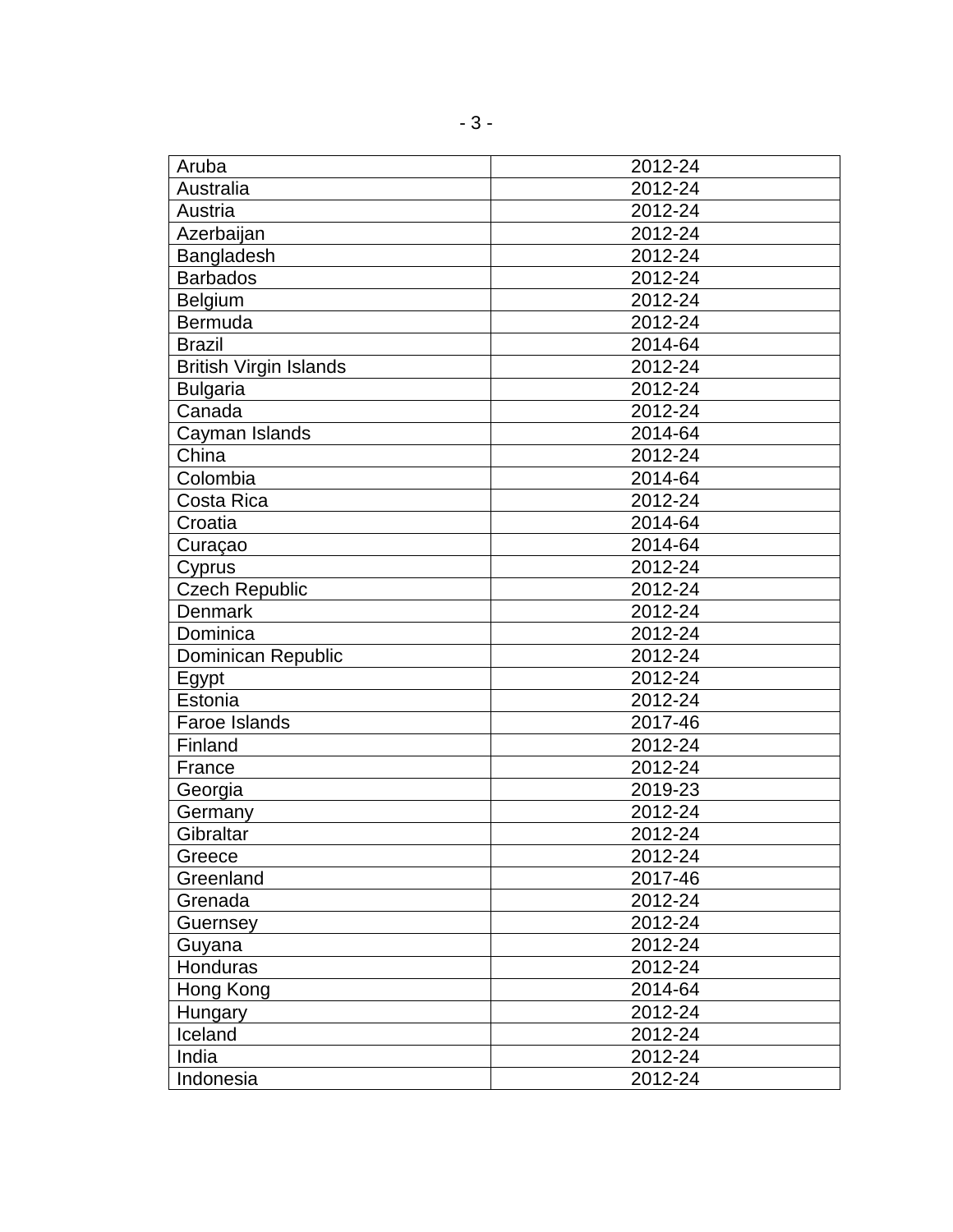| Ireland                             | 2012-24 |
|-------------------------------------|---------|
| Isle of Man                         | 2012-24 |
| <b>Israel</b>                       | 2012-24 |
| <b>Italy</b>                        | 2012-24 |
| Jamaica                             | 2012-24 |
| Japan                               | 2012-24 |
| Jersey                              | 2012-24 |
| Kazakhstan                          | 2012-24 |
| Korea, Republic of                  | 2012-24 |
| Latvia                              | 2012-24 |
| Liechtenstein                       | 2012-24 |
| Lithuania                           | 2012-24 |
| Luxembourg                          | 2012-24 |
| Malta                               | 2012-24 |
| <b>Marshall Islands</b>             | 2012-24 |
| <b>Mauritius</b>                    | 2014-64 |
| Mexico                              | 2012-64 |
| Moldova                             | 2018-36 |
| Monaco                              | 2012-24 |
| Morocco                             | 2012-24 |
| <b>Netherlands</b>                  | 2012-24 |
| Netherlands special municipalities: | 2012-24 |
| Bonaire, Sint Eustatius, and Saba   |         |
| New Zealand                         | 2012-24 |
| Norway                              | 2012-24 |
| Pakistan                            | 2012-24 |
| Panama                              | 2012-24 |
| Peru                                | 2012-24 |
| Philippines                         | 2012-24 |
| Poland                              | 2012-24 |
| Portugal                            | 2012-24 |
| Romania                             | 2012-24 |
| <b>Russian Federation</b>           | 2012-24 |
| <b>Saint Lucia</b>                  | 2016-56 |
| <b>Sint Maarten</b>                 | 2014-64 |
| <b>Slovak Republic</b>              | 2012-24 |
| Slovenia                            | 2012-24 |
| South Africa                        | 2012-24 |
| Spain                               | 2012-24 |
| Sri Lanka                           | 2012-24 |
| Sweden                              | 2012-24 |
| Switzerland                         | 2012-24 |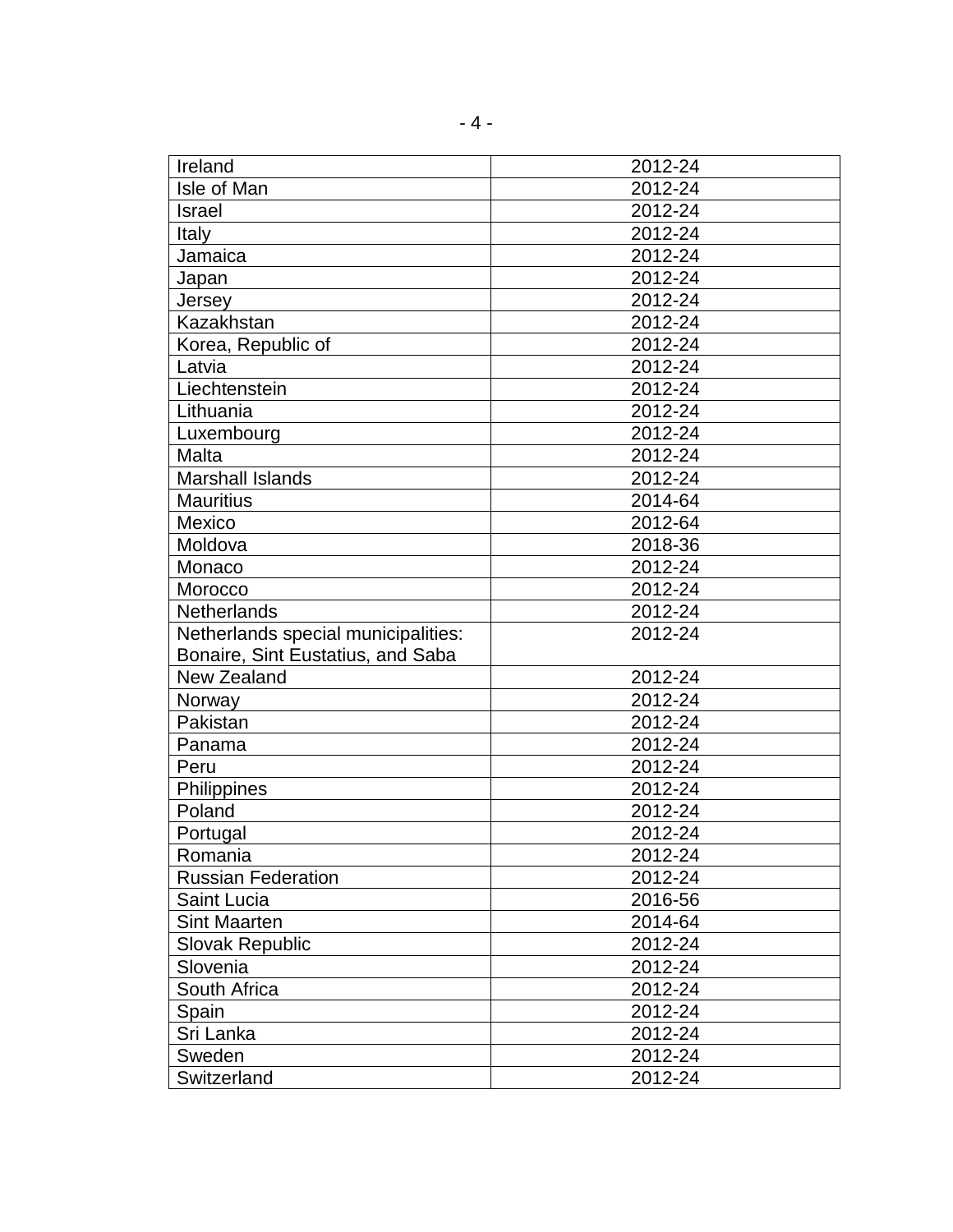| Thailand                   | 2012-24 |
|----------------------------|---------|
| <b>Trinidad and Tobago</b> | 2012-24 |
| Tunisia                    | 2012-24 |
| Turkey                     | 2012-24 |
| <b>Ukraine</b>             | 2012-24 |
| United Kingdom             | 2012-24 |
| Venezuela                  | 2012-24 |

# SECTION 4. JURISDICTIONS WITH WHICH THE TREASURY DEPARTMENT AND THE IRS HAVE DETERMINED THAT AUTOMATIC EXCHANGE OF DEPOSIT INTEREST INFORMATION IS APPROPRIATE

 The following list identifies the jurisdictions with which the automatic exchange of the information collected under §§ 1.6049-4(b)(5) and 1.6049-8 has been determined by the Treasury Department and the IRS to be appropriate:

| <b>Jurisdiction</b>   | Rev. Proc. First Memorializing      |
|-----------------------|-------------------------------------|
|                       | Determination on Automatic Exchange |
|                       | with Jurisdiction                   |
| Australia             | 2014-64                             |
| Azerbaijan            | 2016-18                             |
| Belgium               | 2017-31                             |
| <b>Brazil</b>         | 2015-50                             |
| Canada                | 2012-24                             |
| Colombia              | 2017-31                             |
| Croatia               | 2017-46                             |
| Curaçao               | 2019-23                             |
| Cyprus                | 2019-23                             |
| <b>Czech Republic</b> | 2015-50                             |
| <b>Denmark</b>        | 2014-64                             |
| Estonia               | 2015-50                             |
| Finland               | 2014-64                             |
| France                | 2014-64                             |
| Germany               | 2014-64                             |
| Gibraltar             | 2015-50                             |
| Greece                | 2018-36                             |
| Guernsey              | 2014-64                             |
| Hungary               | 2015-50                             |
| Iceland               | 2015-50                             |
| India                 | 2015-50                             |
| Ireland               | 2014-64                             |
| Isle of Man           | 2014-64                             |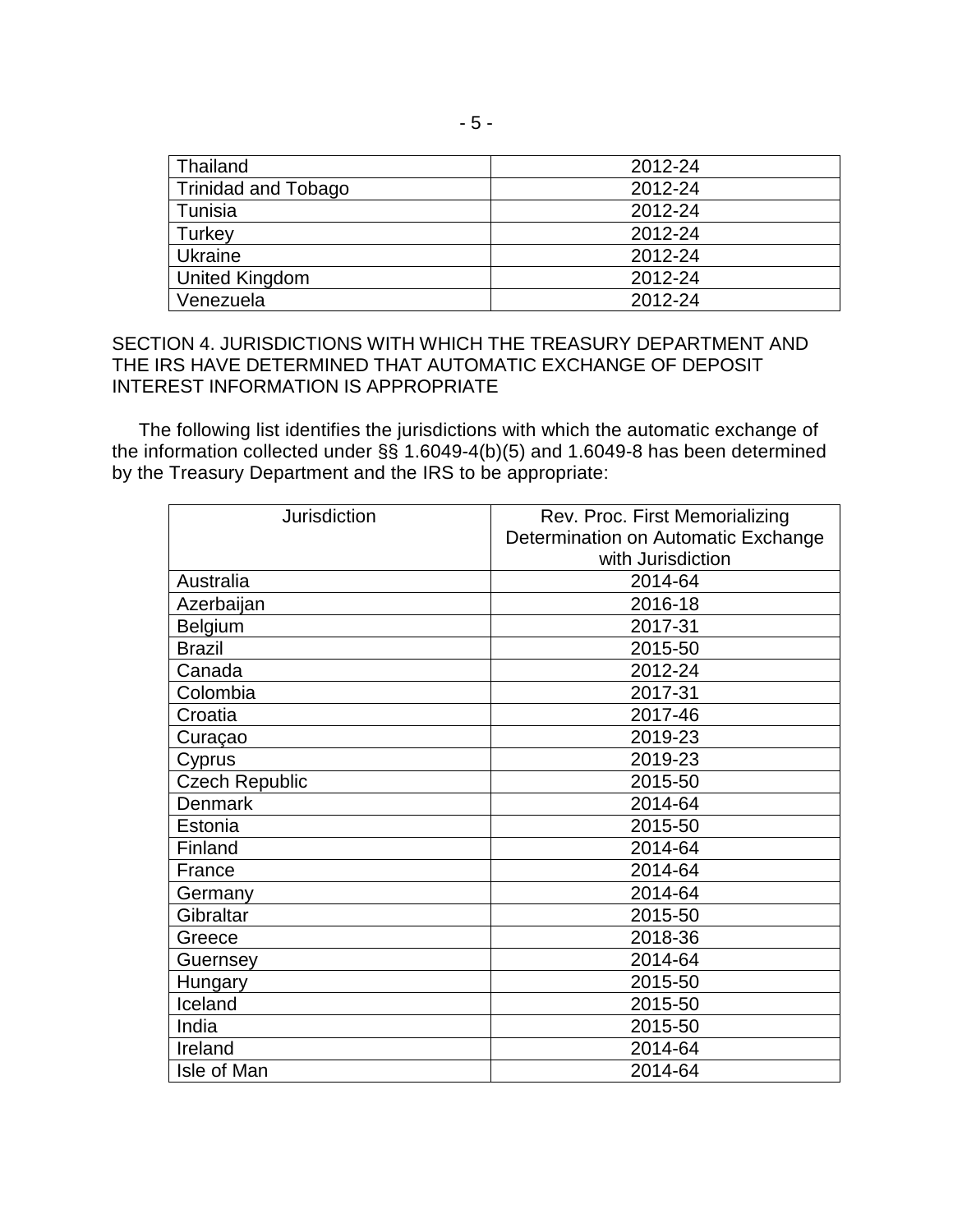| Israel                 | 2016-56 |
|------------------------|---------|
| Italy                  | 2014-64 |
| Jamaica                | 2016-18 |
| Jersey                 | 2014-64 |
| Korea, Republic of     | 2016-56 |
| Latvia                 | 2015-50 |
| Liechtenstein          | 2015-50 |
| Lithuania              | 2015-50 |
| Luxembourg             | 2015-50 |
| Malta                  | 2014-64 |
| <b>Mauritius</b>       | 2014-64 |
| Mexico                 | 2014-64 |
| <b>Netherlands</b>     | 2014-64 |
| New Zealand            | 2015-50 |
| Norway                 | 2014-64 |
| Panama                 | 2017-46 |
| Poland                 | 2015-50 |
| Portugal               | 2017-31 |
| Saint Lucia            | 2016-56 |
| <b>Slovak Republic</b> | 2016-18 |
| Slovenia               | 2015-50 |
| South Africa           | 2015-50 |
| Spain                  | 2014-64 |
| Sweden                 | 2015-50 |
| <b>United Kingdom</b>  | 2014-64 |

#### SECTION 5. EFFECT ON OTHER DOCUMENTS

Rev. Proc. 2018-36 is superseded.

# SECTION 6. EFFECTIVE DATES

 For purposes of the reporting requirements of § 1.6049-4(b)(5), the list of jurisdictions in Section 3 of this revenue procedure is effective: (i) with respect to the jurisdiction newly added to such list, for interest paid on or after January 1, 2020; and (ii) with respect to each other listed jurisdiction, for interest paid on or after January 1 of the calendar year following the issuance of the revenue procedure (as cited in Section 3) first identifying the jurisdiction as having in effect an agreement with the United States as described in § 1.6049-8(a).

 The list of jurisdictions in Section 4 of this revenue procedure is effective from the date of issuance of this revenue procedure with respect to information reported to the IRS pursuant to §§ 1.6049-4(b)(5) and 1.6049-8(a) for any tax year for which the